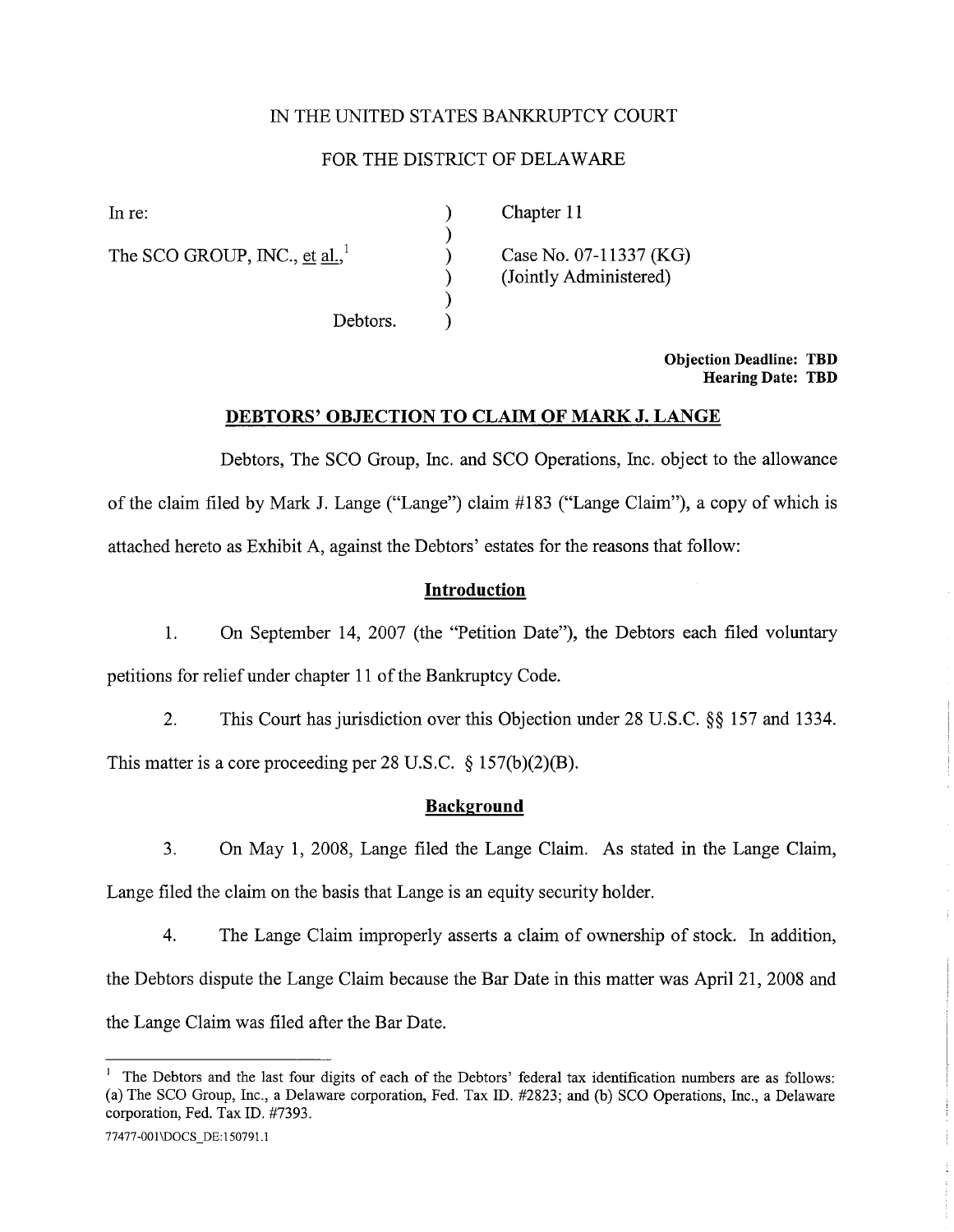# Relief Requested

5. By this Objection, the Debtors seek entry of an order pursuant to section 502(b) of the Bankruptcy Code and Rule 3007 of the Federal Rules of Bankruptcy Procedure disallowing the Lange Claim.

# Applicable Authority

6. Code Section 502(b) provided in pertinent part that:

The court, after notice and a hearing, shall determine the amount of [a] claim in lawful currency of the United States as of the date of the filing of the petition, and shall allow such claim in such amount, except to the extent that ... such claim is unenforceable against the debtor and property of the debtor, under any agreement or applicable law for a reason other than because such claim is contingent or unmatured.

11 U.S.C.  $\S$  502(b)(1).

7. For the reasons set forth above, the Debtors submit that, pursuant to Code Section

 $502(b)(1)$  and Bankruptcy Rule 3007, the Court should disallow the Lange Claim.

## **Notice**

8. Notice of this Objection has been given to the following paries, or in lieu thereof,

to their counsel, if known: (i) the Office of the United States Trustee; (ii) parties requesting

notice under Bankruptcy Rule 2002; and (iii) Mark J. Lange, 308 Water Street North, Northfield,

MN 55057. The Debtors submit that, in light of the nature of the relief quested, no other or

further notice need be given.

## No Prior Request

9. No prior objection has been made to this or any other cour.